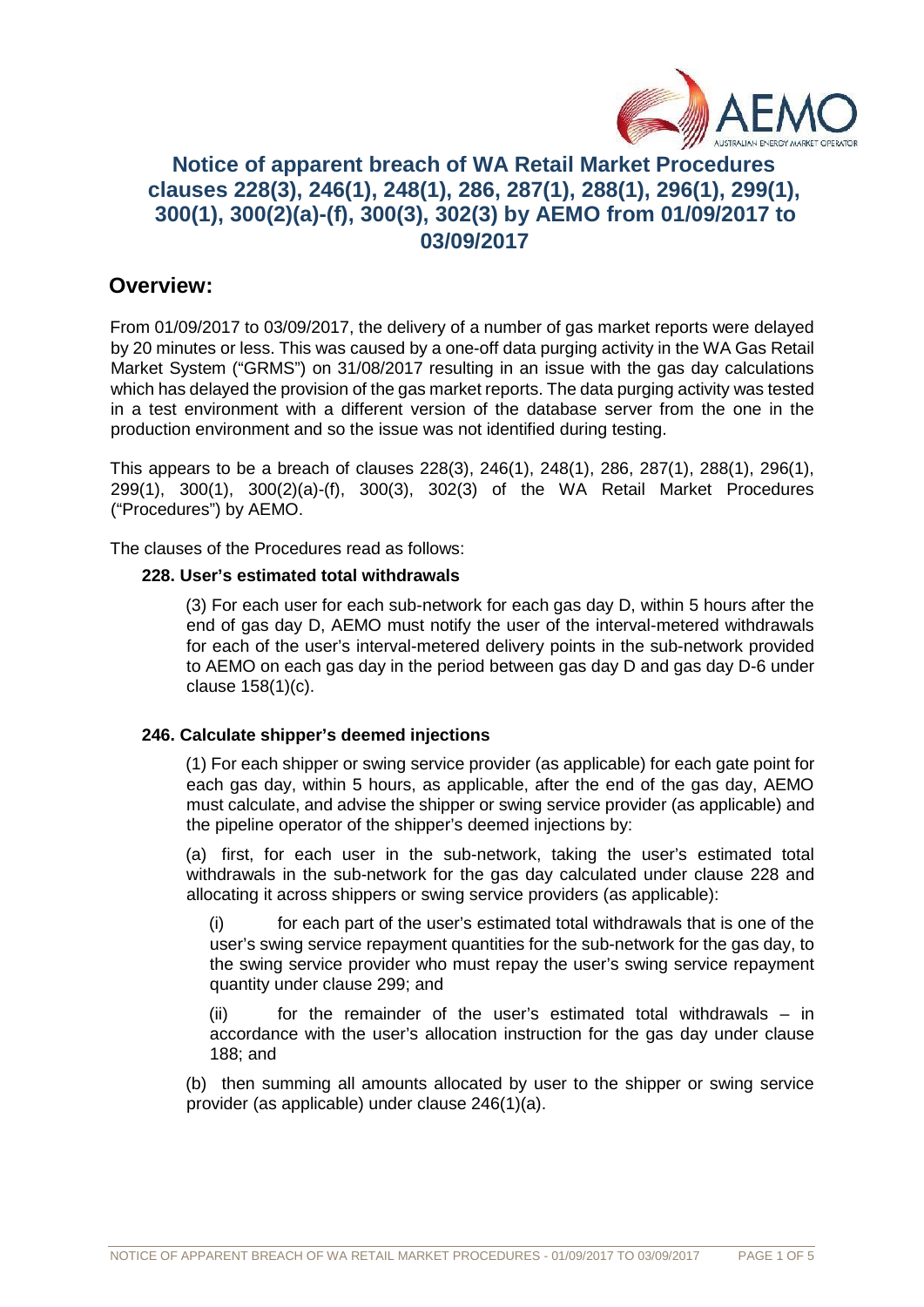#### **248. Calculate user's deemed withdrawals for a pipeline**

(1) For each user for each gate point for each gas day, within 5 hours after the end of the gas day, AEMO must calculate, and notify the user and the network operator of the user's deemed withdrawals ("UDW") by:

(a) first, taking the user's estimated total withdrawals for the sub-network for the gas day calculated under clause 228 and allocating it across the user's related shippers or swing service providers (as applicable):

(i) for each part of the user's estimated total withdrawals that is one of the user's swing service repayment quantities for the sub-network for the gas day, to the swing service provider who must repay the user's swing service repayment quantity under clause 299; and

(ii) for the remainder of the user's estimated total withdrawals – in accordance with the user's allocation instruction for the gas day under clause 188; and

(b) then, summing the amounts calculated under clause  $248(1)(a)$  in respect of allof the user's related shippers or swing service providers (as applicable) for the gate point.

#### **286. AEMO to publish bid stack**

For each gate point, AEMO must make available the bid stack to users and swing service providers within 5 hours after the end of the gas day, setting out for each bid the volume and price of the bid but not the identity of the swing service provider who lodged the bid.

#### **287. Determine marginal clearing price for total amount of swing service to be procured through applicable bid-stack**

(1) For each gate point for each gas day, within 5 hours after the end of the gas day, AEMO must determine in accordance with clause 287(2), and publish to users and swing service providers, the marginal clearing price for the total amount of swing service to be procured through the applicable bid stack ("MCP(TSS(BS))"), which is expressed in cents, up to three decimal places, per megajoule.

### **288. Determine marginal clearing price for adjusted non-user-specific amounts of swing service**

(1) For each gate point for each gas day, within 5 hours after the end of the gas day, AEMO must determine in accordance with clause 288(2), and publish to users and swing service providers, the marginal clearing price for the total of all adjusted nonuser-specific amounts of swing service ("MCP(ANUSA)"), which is expressed in cents, up to three decimal places, per megajoule.

#### **296. Swing service contract note**

(1) For each allocation made under clause 295, AEMO must, within 5 hours after the end of the gas day, give a contract note to the user and the swing service provider, specifying: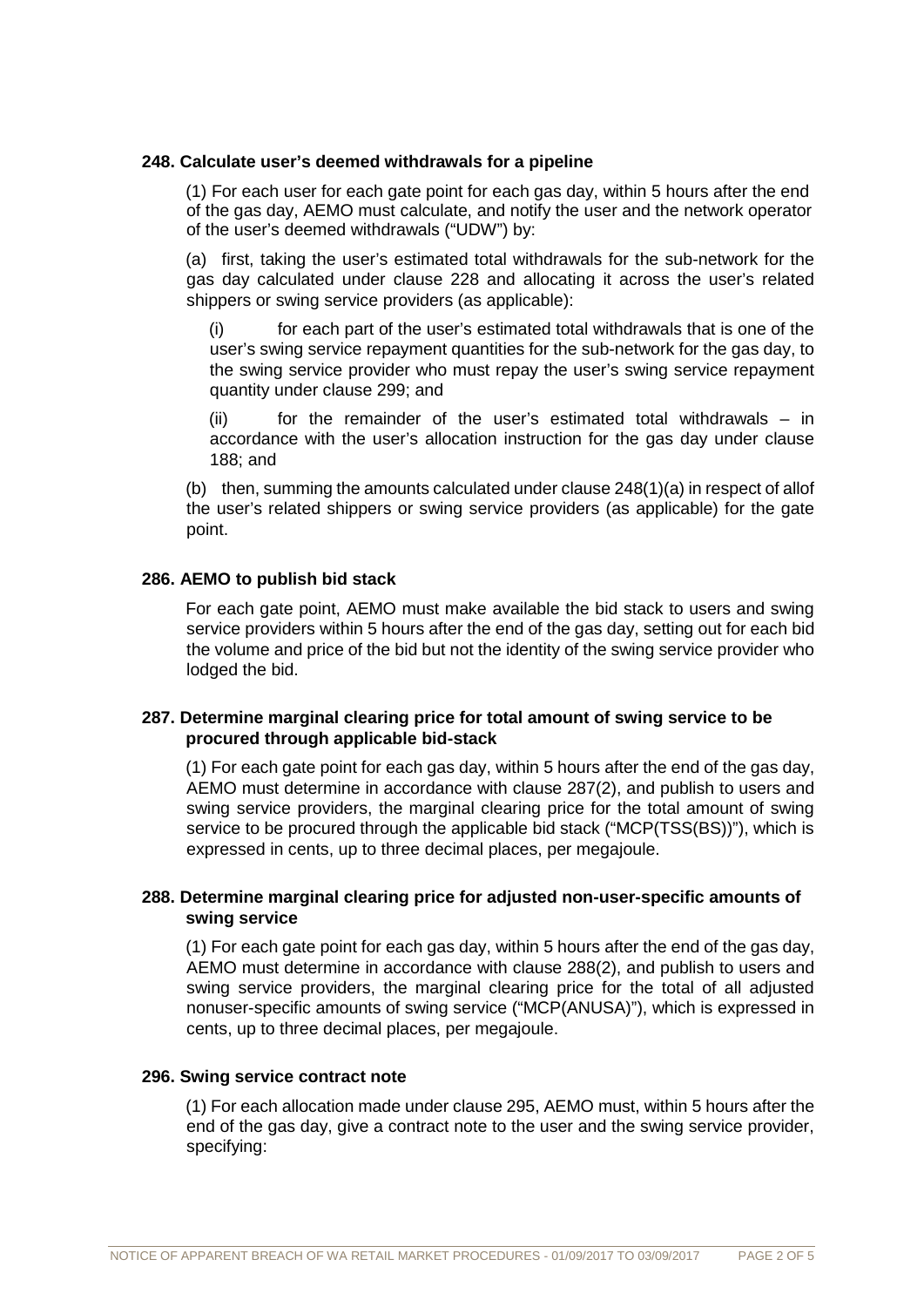- (a) the name of the swing service provider;
- (b) the name of the user;
- (c) the gate point to which the allocation relates;
- (d) the FSS to be paid to the swing service provider by the user determined under clause 295(1);
- (e) whether the allocated swing service is park swing service or loan swing service; (f) the SSA provided to the user by the swing service provider determined under clause 295(2), in megajoules;
- (g) the gas day in respect of which the allocation under clause 295 was made.

#### **299. Calculation of swing service repayment quantities**

(1) AEMO must, by 5 hours after the end of gas day D determine under clause 299(2), and notify the user and the swing service provider and the swing service provider of last resort of, the swing service repayment quantity ("SRQ") for each swing service provider and swing service provider of last resort that must repay swing service on gas day D+2 on the user's behalf.

#### **300. Notification of swing service data**

(1) For each gas day for each gate point, AEMO must within 5 hours after the end of the gas day notify the pipeline operator, users and their related shippers and the network operator of the swing service for the gate point calculated under clause 256.

(2) For each user for each gas day for each gate point, AEMO must within 5 hours after the end of the gas day notify the user of:

(a) the user's total (pre-procurement) swing service (USS) for the gate point for the gas day calculated under clause 262;

(b) the user's user-specific amount of swing service (USA) for the gate point for the gas day calculated under clause 263;

(c) the user's non-user-specific amount of swing service (NUSA) for the gate point for the gas day calculated under clause 266;

(d) the user's adjusted non-user-specific amount of swing service (ANUSA) for the gate point for the gas day calculated under clause 272;

(e) the user's adjusted user-specific amount of swing service (AUSA) for the gate point for the gas day calculated under clause 274; and

(f) the sum across all users of the absolute value of each user's user's estimated total withdrawal for the sub-network for the gas day;

(3) For each gate point for each gas day, within 5 hours after the end of the gas day, AEMO must notify each user and each swing service provider who is a party to an applied request under clause 270 for the gas day of the details of the applied request including the quantity allocated in the applied request.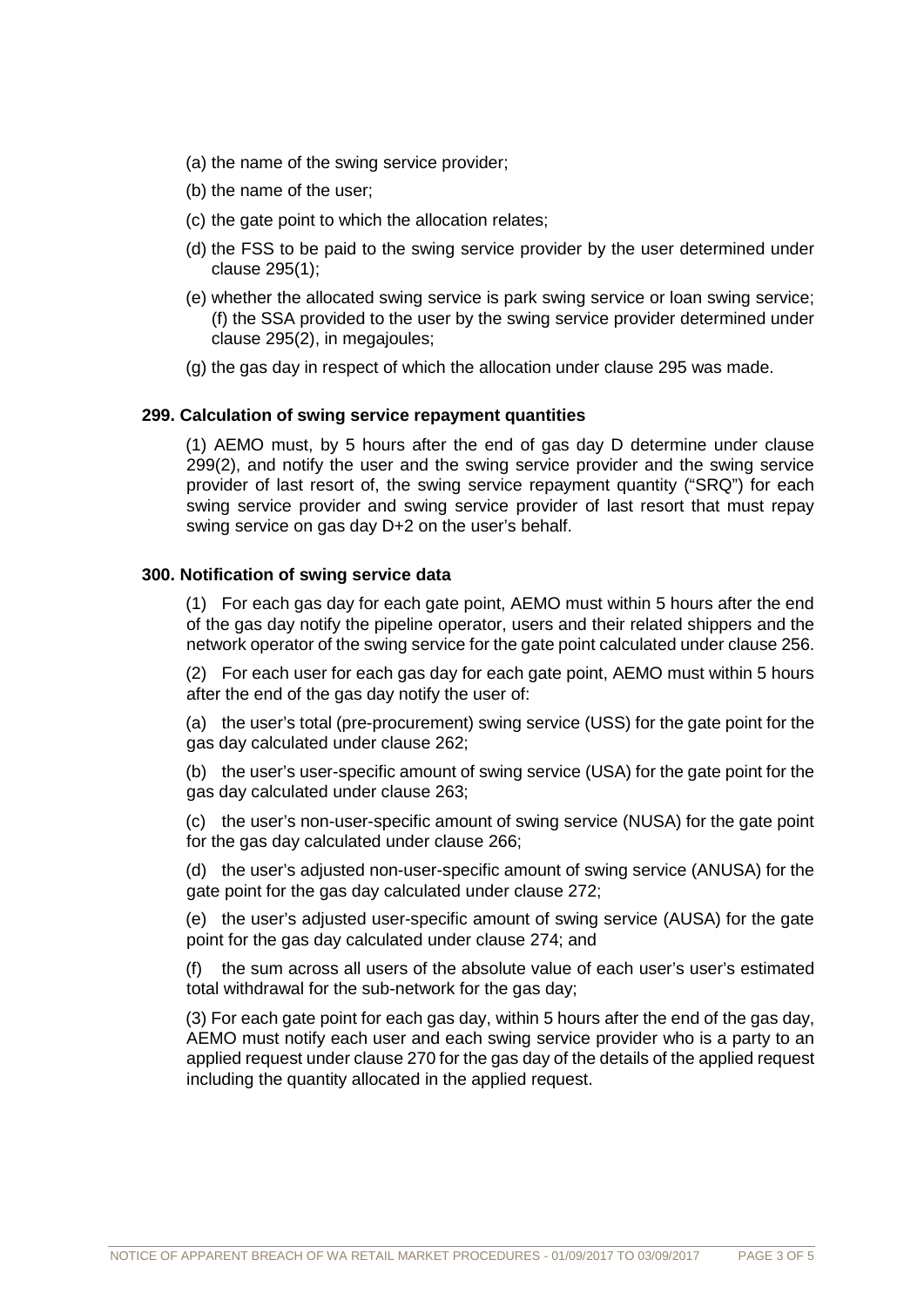#### **302. Multi shipper allocation agreement**

(3) For each pipeline for each sub-network for each gas day, within 5 hours after the end of the gas day, AEMO must:

(a) provide to the pipeline operator a "multi-shipper allocation report" setting out the information referred to in clause 302(2) for each shipper and swing service provider on the pipeline; and

(b) provide to each shipper and swing service provider on the pipeline, a shipper's "multi-shipper allocation report" setting out the information referred to in clause 302(2) for the shipper or swing service provider.

### **Impact:**

The delivery of the below market reports from 01/09/2017 to 03/09/2017 were delayed by 20 minutes or less:

- 57 BID-PUB
- 57 MCP-TANUSA
- 57 MCP-TSS
- $•$  54 SRQ
- 66 SS
- 24 UETW
- 18 USS
- $\bullet$  21 BID-ALLOC
- 98 DGQ
- 98 DI
- 18 INTMR
- 48 OMP-APP
- 27 UDW

## **Resolution:**

AEMO sent a notification to the WA market participants on 03/09/2017 that the market reports would be delayed until further notice. On 04/09/2017, the issue was resolved and the market reports were delivered to the participants within the time specified in the Procedures.

## **Proposed Further Actions:**

AEMO to ensure that testing is carried out in a test environment that has the same set up as the production environment before deployment to the production environment.

## **Invitation for submissions:**

Before determining whether any further action is required, AEMO invites written submissions from participants as to:

- the effect that this incident has on their operations, and
- their view with regard to the determination, if any, AEMO should make under clause 329 of the Procedures in respect of the apparent breaches of the Retail Market Procedures.